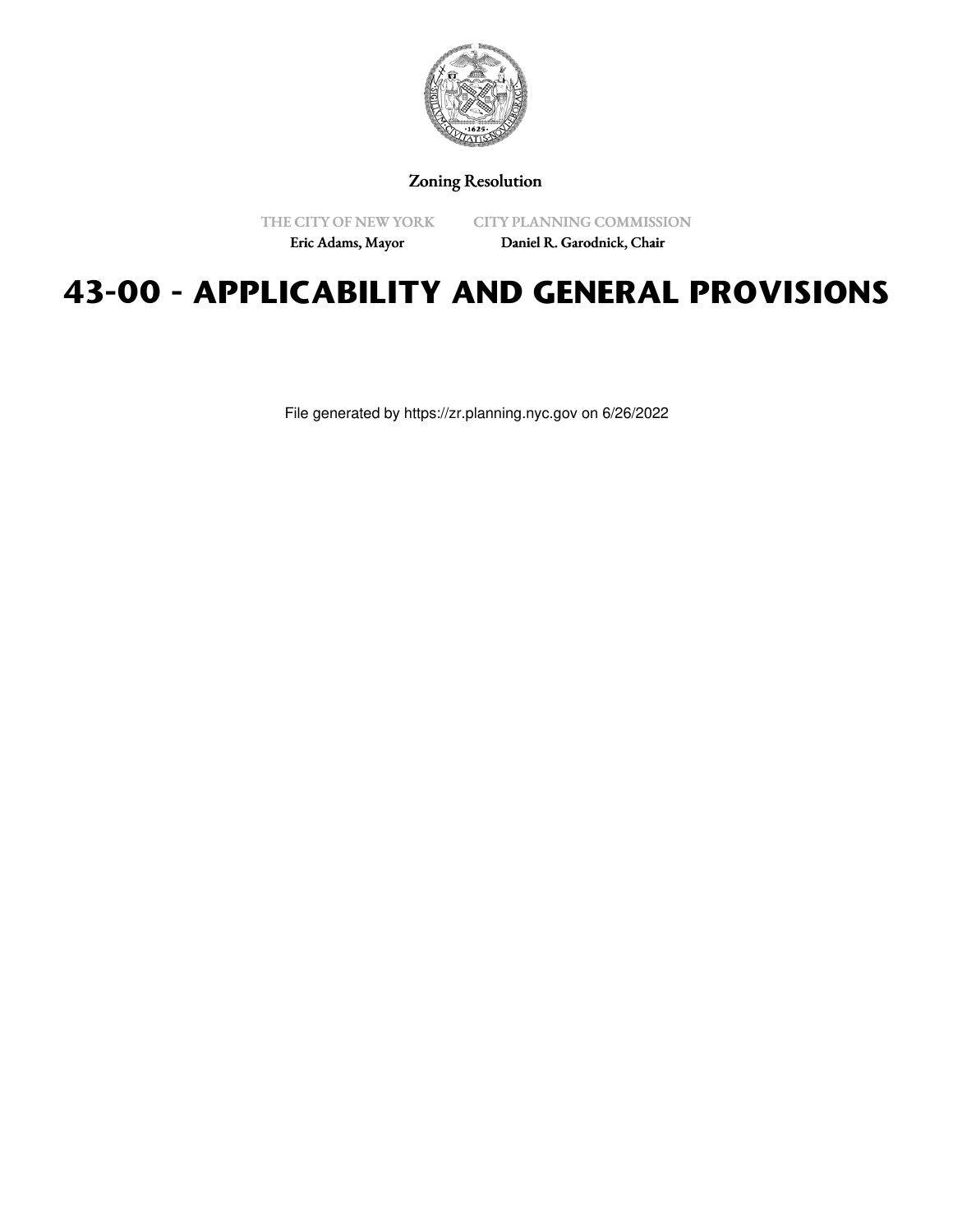LAST AMENDED 12/15/1961

## **43-01 - Applicability of This Chapter**

LAST AMENDED 3/22/2018

The #bulk# regulations of this Chapter apply to any #building or other structure# on any #zoning lot# or portion of a #zoning lot# located in any #Manufacturing District#. The #bulk# regulations of this Chapter shall also apply to any portion of a #zoning lot# in a #Manufacturing District# that is #developed# or #enlarged# with an open #use#. In addition, the #bulk# regulations of this Chapter or of specified Sections thereof also apply in other provisions of this Resolution where they are incorporated by cross reference.

Existing #buildings or other structures# which do not comply with one or more of the applicable #bulk# regulations are #noncomplying# #buildings or other structures# and are subject to the regulations set forth in Article V, Chapter 4.

Special regulations applying to #large-scale community facility developments# are set forth in Article VII, Chapter 8.

Special regulations applying only in Special Purpose Districts are set forth in Article VIII, IX, X, XI, XII, XIII and XIV.

In Manhattan Community Districts 1, 2, 3, 4, 5 and 6, Brooklyn Community Districts 1, 2, 6 and 8, and Queens Community Districts 1 and 2, the #conversion# of non-#residential# #floor area# to #residences# in #buildings# erected prior to December 15, 1961, or January 1, 1977, as applicable, shall be subject to the provisions of Article I, Chapter 5 (Residential Conversion within Existing Buildings), unless such #conversions# meet the requirements for #residential# #developments# of Article II (Residence District Regulations).

In M1-1D, M1-2D, M1-3D, M1-4D and M1-5D Districts, the #bulk# regulations governing M1 Districts shall apply to #community facility#, #commercial# and #manufacturing# #uses#, and the regulations of Section 43-61 (Bulk Regulations for Residential Uses in M1-1D Through M1-5D Districts) shall apply to #residential uses# authorized pursuant to Section 42-47 (Residential Uses in M1-1D Through M1-5D Districts). M1-6D Districts shall be subject to the #bulk# regulations set forth in Section 43-62.

In the M1-1 District bounded by 95th Avenue, 148th Street, 97th Avenue and 147th Place in Community District 12 in the Borough of Queens, the #bulk# regulations of an M1 District shall apply to #manufacturing#, #commercial# and #community facility# #uses#, and the #bulk# regulations for an R5 District set forth in Article II, Chapter 3, shall apply to #residential uses#.

Special regulations applying in the #waterfront area# are set forth in Article VI, Chapter 2.

Special regulations applying in the #flood zone# are set forth in Article VI, Chapter 4.

### **43-02 - Street Tree Planting in Manufacturing Districts**

LAST AMENDED 2/2/2011

M1 M2 M3

In all districts, as indicated, all #developments#, or #enlargements# of 20 percent or more in #floor area#, excluding